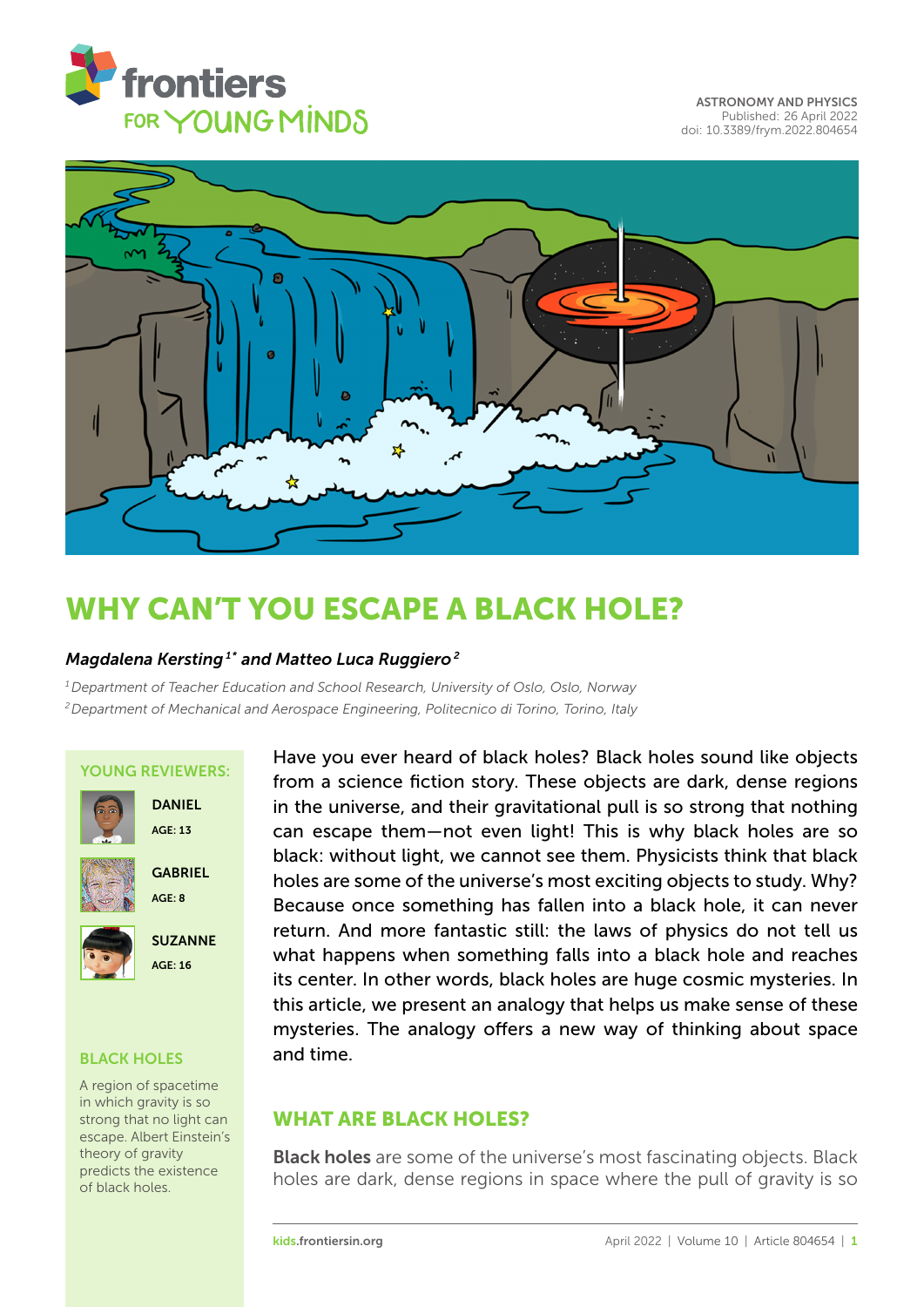#### <span id="page-1-0"></span>Figure 1

Black holes are regions in spacetime in which gravity is so strong that nothing can escape—not even light. This is why black holes are black and why we can only see the surrounding matter in this picture (photo credit: Event Horizon Telescope CC BY 4.0).

#### ANALOGIES

Analogies are comparisons that describe one thing in terms of another. Physicists use analogies to better understand and communicate complicated concepts (e.g., black holes) in terms of familiar ideas (e.g., rivers).

### **GENERAL RELATIVITY**

Albert Einstein's theory of gravity, in which matter (planets, stars, etc.) tells spacetime how to curve, and curved spacetime tells matter how to move.

#### **GRAVITY**

Often thought of as an attractive force between massive objects, modern physics describes gravity as the curved geometry of spacetime.

#### **SPACETIME**

The fabric of the universe, composed of the connected elements of space and time. Physicists use the concept of spacetime to describe events in the universe.



strong that nothing can escape. Not even light can get out of these regions. That is why we cannot see black holes—they are invisible to our eyes. Because nothing can get out of black holes, physicists struggle understanding these objects. Not even the laws of physics tell us what happens when something falls into a black hole—at least not yet. Therefore, black holes remain cosmic mysteries, and many scientists work hard to solve the mystery of black holes.

To understand what is going on with black holes [\(Figure 1\)](#page-1-0), we first need to learn more about space and time. Hardly anyone understood space and time better than Albert Einstein, the famous physicist with wild curly hair. Although Einstein used advanced mathematics to develop his ideas about the universe, we can grasp basic elements of Einstein's theories using pictures, **analogies**, and our imagination. Analogies are valuable learning tools in physics because they compare abstract science concepts to familiar concepts we know from everyday life [\[1\]](#page-5-0). This article uses a river analogy to explore why we cannot escape a black hole [\[2\]](#page-5-1).

# WHAT IS SPACETIME?

Let us start with general relativity, which is Einstein's theory that links space and time to gravity. The theory is based on Einstein's insight that we should not think of space and time as separate but rather as connected elements that make up **spacetime**. Spacetime is our way of describing all events in the universe—where they happen and when they happen. For example, if you want to meet your friends after school, you need to agree on where you want to meet (the place) and when to meet (the time). Thinking of all places and all times in the universe taken together is conceptually challenging—the universe is so vast, after all! How can we picture spacetime?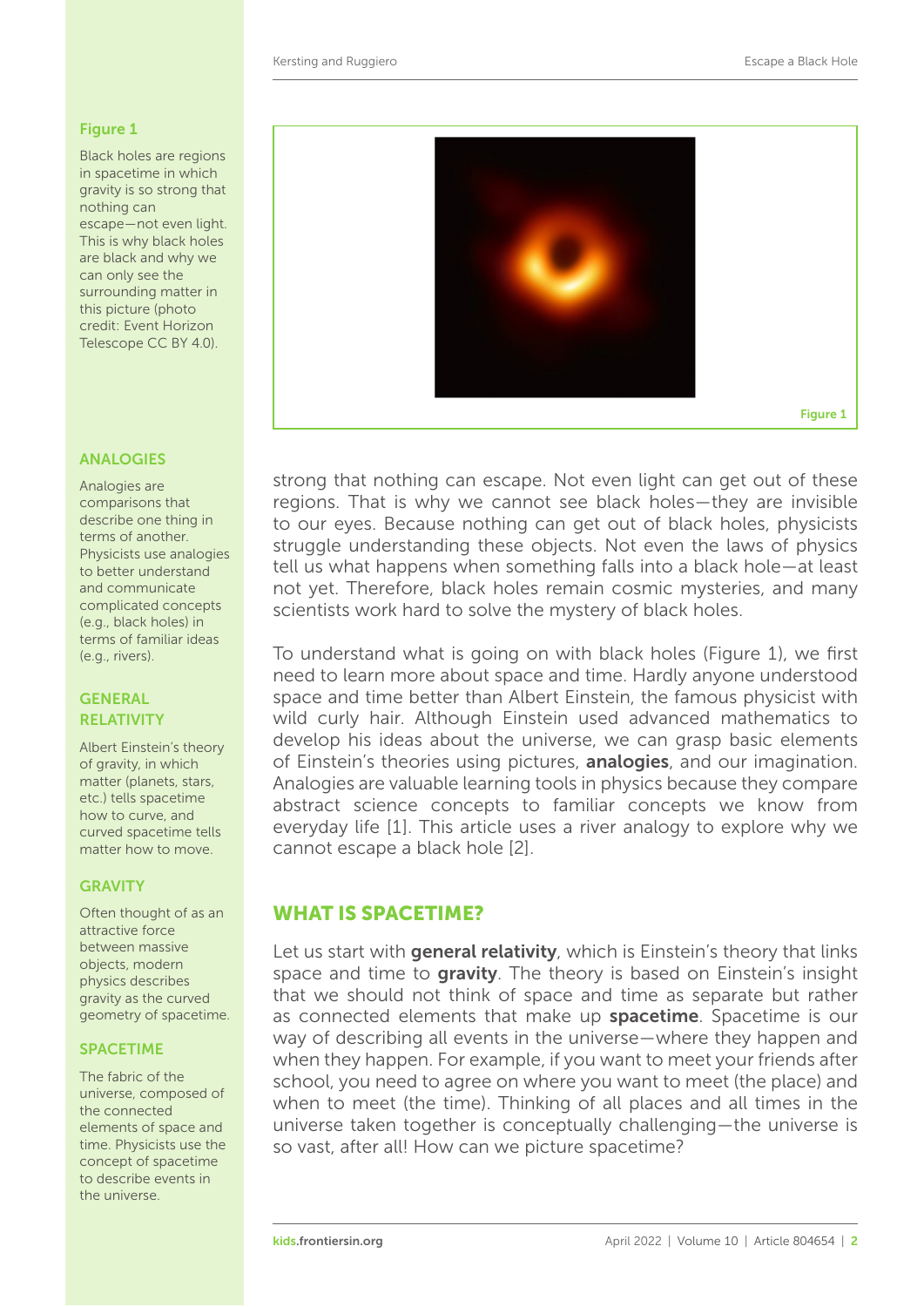### SPACETIME FLOWS LIKE A RIVER

Luckily, an analogy can come to our rescue as we try to understand spacetime. This analogy compares the structure of spacetime to the flow of water [\[2](#page-5-1)[–4\]](#page-5-2). Spacetime far away from planets and stars is flat and smooth without any movement, just like a large, quiet lake. Objects and people can freely float in this lake. You can stay still, or you can swim in any direction easily. This scenario is similar to astronauts floating freely in outer space, where they can easily move up and down and left and right.

This scenario changes when we look at spacetime surrounding massive objects such as planets, stars, and black holes. Spacetime close to these cosmic objects is no longer still and smooth but curved and whirly, just like strong streams or rivers. Just imagine that there are strong streams flowing within certain parts of a lake. You cannot see or perceive their presence when you are very far away from these currents because the water around you remains still. But if you swim to a different part of the lake, near one of the currents, you can start feeling the current dragging you with it. In the same way, astronauts feel the gravitational pull of planets if they come too close.

If the current is very weak, you are near a planet-stream, like spacetime around the Earth. But the pull becomes stronger near a star-river, like spacetime around our Sun, and much more intense near a black-hole torrent. The closer you are to the current, the faster you need to swim if you want to escape its strong pull. You need to exert effort to go back to the quiet zone of the lake, where you can stay still and float around to sunbathe. The same is true for spacetime: the closer you are to a cosmic object, the harder it is to escape the gravity that pulls you toward that object.

# A BETTER EXPLANATION OF GRAVITY

The river analogy illustrates a key insight in Einstein's theory, namely that space and time are linked to gravity. Gravity is what makes apples fall from trees and what keeps you stuck to the ground. You have probably learned that gravity is an attractive force between massive objects: the mass of the Earth pulls everything to its center, and it is this pull that we associate with the force of gravity.

This description of gravity is a pretty good explanation of what is happening on Earth. But Einstein realized that an *even better* explanation could describe *all* gravitational processes in the universe: a spacetime explanation! According to Einstein's theory, gravity shapes the structure of spacetime. Massive objects like planets and stars tell spacetime how to curve, and curved spacetime tells these objects how to move. With the river analogy, this interplay between spacetime and gravity is easy to understand. Moving through spacetime is like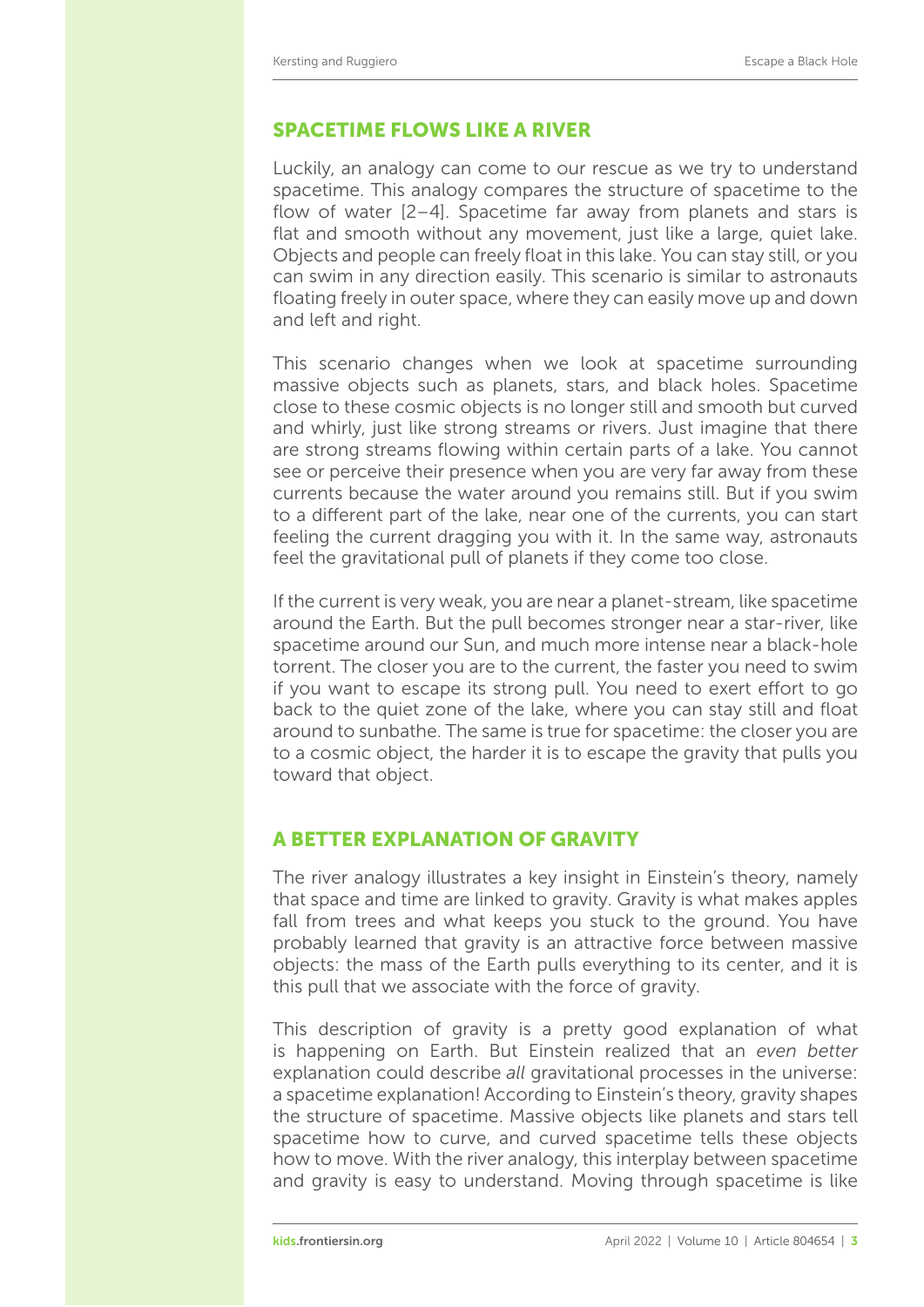swimming in water. If there is no planet or star, you swim in a lake. The water is calm and you can float around in the same way as an astronaut floats in outer space. Close to a planet, the water is like a river. You are pulled along with the river, just like a close object in space would be pulled down to the ground here on Earth.

Einstein's theory about gravity was revolutionary because it offered a better way of thinking about our universe. General relativity also predicted the existence of black holes, which are regions where the spacetime torrent is so strong that *nothing* can escape it, not even light. It is like a cosmic one-way street: objects can fall into a black hole, but nothing can ever return. Strange, isn't it? At first, Einstein thought black holes were too strange to be true. Maybe the equations were playing a trick on him, and he hadn't understood them fully. But the longer Einstein and other physicists studied the equations, the more convinced they were that black holes exist.

# FALLING INTO A BLACK HOLE

Of course, we are not going to use equations to explain black holes to you. We will use the less complicated river analogy. Let's see how the river analogy helps us understand what is going on if you fall into a black hole. Imagine you are back in the lake, and the lake borders a river with a strong current. If you come too close to the river and do nothing, the current drags you into the river. You start moving with the river, and your speed gradually increases. You might get tired of being carried along by the river and decide to swim back to the lake. You notice, however, that the farther you are from the lake, the faster you need to swim to get back. And your effort depends on where you are: escaping from a planet-stream is easier than from a star-river which requires a greater effort. But if you are in shape, you can always do that!

Black-hole torrents have a much stronger current than planet streams or star rivers, and black-hole torrents are special in another way: they form waterfalls! As you approach the waterfall, nothing seems strange or unusual: your speed continues to increase, and you are carried further down the stream. But once you have crossed the waterfall, you realize that you cannot return [\(Figure 2\)](#page-4-0)! Even if you swim with great energy, you cannot swim back up the waterfall—the current is too strong and always drags you away. Your friends cannot help you either: they are up above the waterfall and can't hear or see you down below.

Physicists observe a similar phenomenon around black holes and they call it the **event horizon**. Just like the waterfall marks a point of no return in our imaginary lake, the event horizon marks a point of no return around a black hole. Instead of water, it is gravity that drags you down and prevents you from returning. You can picture the event

#### EVENT HORIZON

The region around a black hole which, when crossed, prevents an object from moving away from the black hole. This is like falling down a waterfall: you cannot swim back up.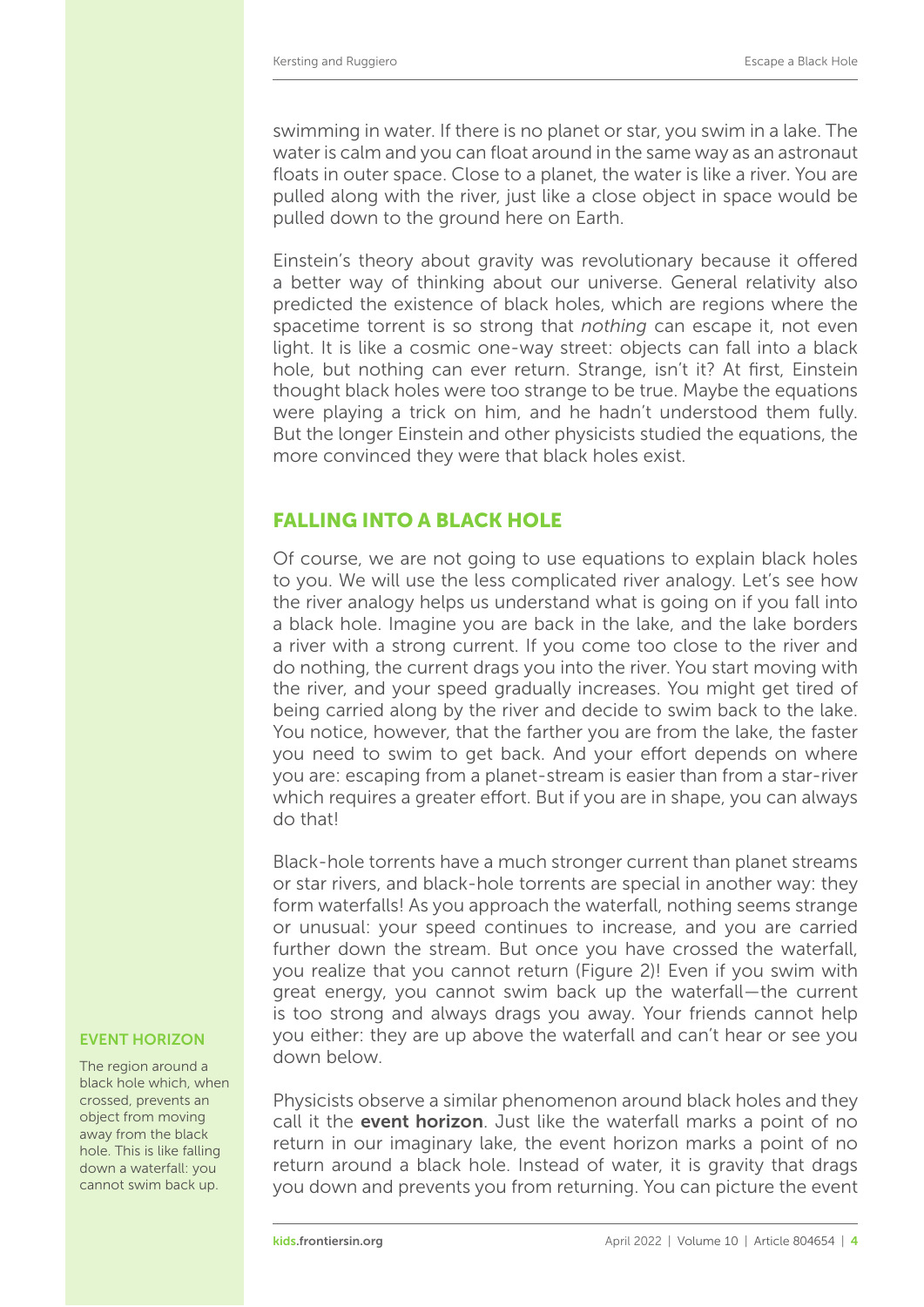#### <span id="page-4-0"></span>Figure 2

The river analogy compares the event horizon of a black hole to a waterfall: once you have fallen down a waterfall, you cannot swim back up to the top of it. The same is true for black holes—you cannot return once you have crossed the event horizon.



horizon as a surface surrounding the black hole. Anything outside this surface —including astronauts, rockets, or light—can escape from the black hole. But once this surface is crossed, nothing can escape, regardless of its speed, because of the strong gravitational pull toward the center of the black hole. Not even light can escape—and light is the fastest thing in the universe! Since light cannot escape, you cannot see what is inside the event horizon. It is like the horizon of the Earth, beyond which you cannot see [\[5\]](#page-5-3). This is why physicists are so fascinated by black holes: they know that objects continue to exist after they have crossed the event horizon, but there is no way for scientists to observe exactly what is going on because gravity is so strong.

# **CONCLUSION**

Black holes and event horizons might sound mysterious at first. Luckily, the river analogy helps us unveil part of the mystery. Thinking with analogies is an awesome trick that many physicists use to explore complicated physics concepts. The river analogy is mathematically correct [\[2\]](#page-5-1), but we do not need to understand spacetime mathematics to use the analogy. Instead of studying complicated spacetime equations, we imagine spacetime around a black hole like a river. We then explore the properties of black holes and event horizons by imagining ourselves swimming in this river and falling down a waterfall. Naturally, such a simplification can sometimes also mislead our imagination [\[1,](#page-5-0) [4\]](#page-5-2). That is why physicists need to combine their imagination with mathematics to fully understand the world around them. If *you* train *your* imagination and maths skills, who knows—you might solve the remaining mysteries of black holes that still puzzle physicists today!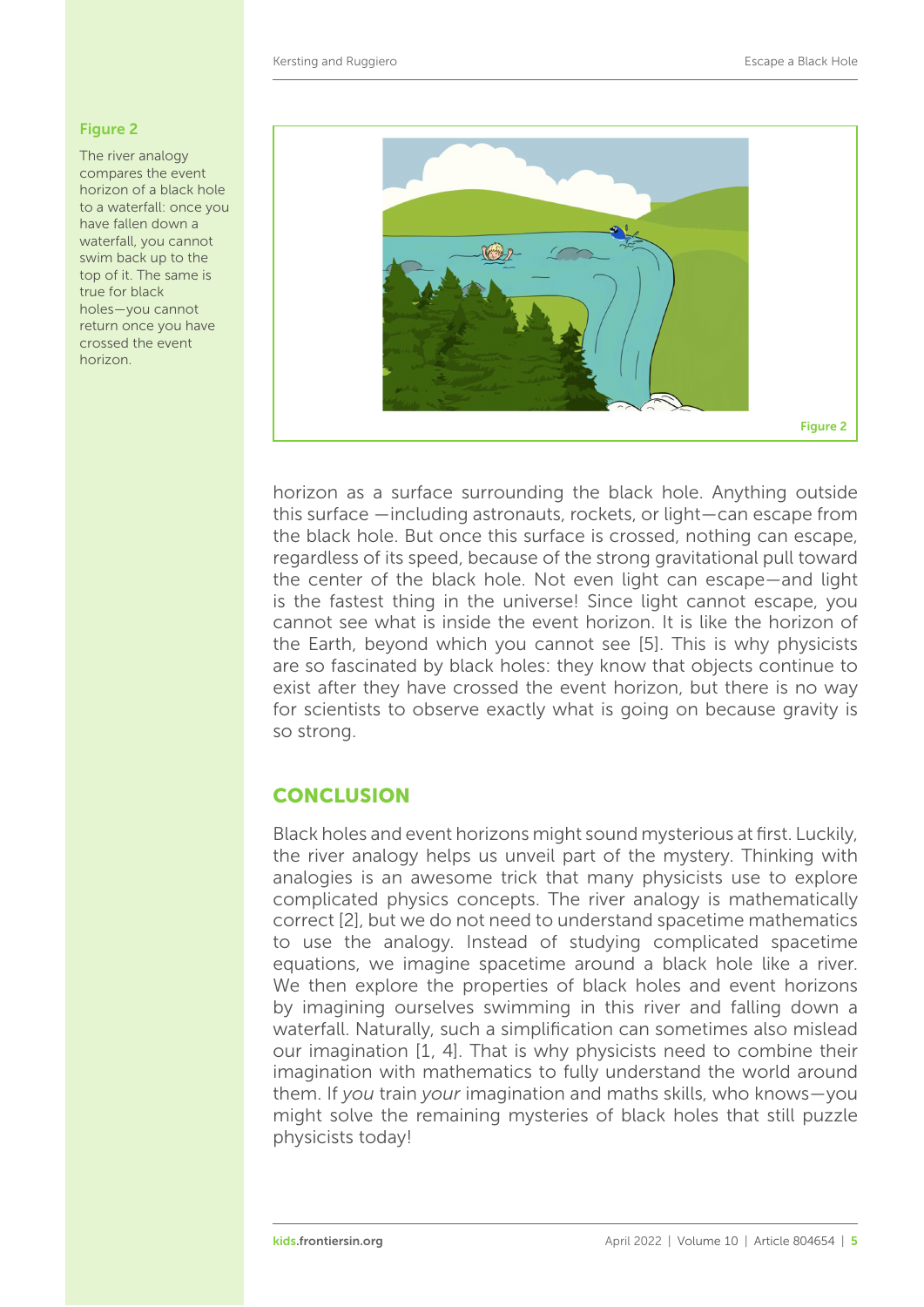# REFERENCES

- <span id="page-5-0"></span>1. Kersting, M., and Steier, R. 2018. Understanding curved spacetime - the role of the rubber sheet analogy in learning general relativity. *Sci. Educ*. 27:593–623. doi: [10.1007/s11191-018-9997-4](https://doi.org/10.1007/s11191-018-9997-4)
- <span id="page-5-1"></span>2. Hamilton, A. J. S., and Lisle, J. P. 2008. The river model of black holes. *Am. J. Phys*. 76:519–32. doi: [10.1119/1.2830526](https://doi.org/10.1119/1.2830526)
- 3. Taylor, E. F., and Wheeler, J. A. 2000. *Exploring Black Holes: Introduction to General Relativity*. San Francisco, CA: Addison–Wesley Longman.
- <span id="page-5-2"></span>4. Pössel, M. 2021. "Models and analogies in teaching general relativity," in *Teaching Einsteinian Physics in Schools*, eds M. Kersting and D. Blair (New York, NY: Routledge). p. 145–59.
- <span id="page-5-3"></span>5. Thorne, K. S. 1995. *Black Holes & Time Warps. Einstein's Outrageous Legacy*. New York, NY: W.W. Norton & Company.

SUBMITTED: 29 October 2021; ACCEPTED: 01 April 2022; PUBLISHED ONLINE: 26 April 2022.

EDITOR: [Edward Gomez,](https://loop.frontiersin.org/people/520035) Las Cumbres Observatory Global Telescope Network, United States

SCIENCE MENTORS: [Binu Jacob](https://loop.frontiersin.org/people/385326) and [Susan M. Landau](https://loop.frontiersin.org/people/)

CITATION: Kersting M and Ruggiero ML (2022) Why Can't You Escape a Black Hole? Front. Young Minds 10:804654. doi: [10.3389/frym.2022.804654](https://doi.org/10.3389/frym.2022.804654)

CONFLICT OF INTEREST: The authors declare that the research was conducted in the absence of any commercial or financial relationships that could be construed as a potential conflict of interest.

COPYRIGHT © 2022 Kersting and Ruggiero. This is an open-access article distributed under the terms of the [Creative Commons Attribution License \(CC BY\).](https://creativecommons.org/licenses/by/4.0/) The use, distribution or reproduction in other forums is permitted, provided the original author(s) and the copyright owner(s) are credited and that the original publication in this journal is cited, in accordance with accepted academic practice. No use, distribution or reproduction is permitted which does not comply with these terms.



# YOUNG REVIEWERS

#### DANIEL, AGE: 13

I love helping. I tutor students in my school. My passion for maths and sciences have earned me recognitions in national competitions. I build devices and virtual objects. My projects include building mini robots using arduinos, creating a Mars base in Minecraft, designing a trail-mix sorter, rigging a portrait to bring it to life, and developing a robot that controls dispensing. I love soccer, kayaking, poetry, chess, and puzzles. I enjoy mystical books. I am glad to review scientific articles.